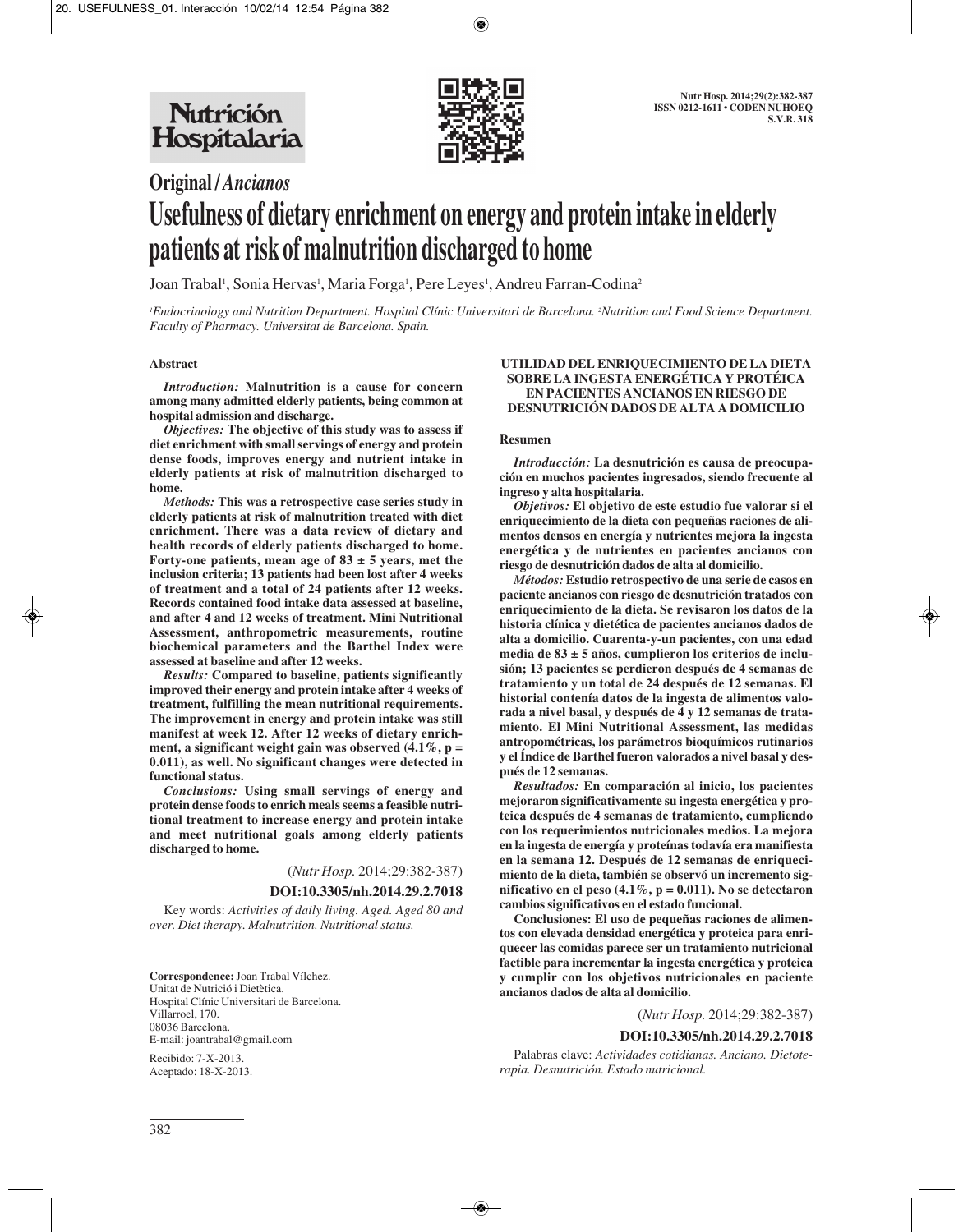# **Abbreviations**

BMI: Body Mass Index. CI: Confidence Intervals. MUAMA: Mid-Upper Arm Muscle Area. MNA: Mini Nutritional Assessment.

# **Introduction**

An important number of elderly patients are admitted to hospitals with a deteriorated nutritional status. In the Spanish population the prevalence of malnutrition in this subgroup of patients ranges from 24.6% to 69.2% of hospital admissions, depending on the diagnostic criteria.<sup>1</sup> Malnutrition at discharge still remains a cause for concern, with prevalence between 6.9% to 27.6% among community-living elderly people<sup>1</sup>.

The causes of malnutrition in older people are complex and multi-factorial, including acute and chronic diseases, loss of appetite and reduced nutritional intake, psychological and psychosocial factors, and hospitalization *per se*2,3. Malnutrition has important adverse effects on clinical outcomes; from compromised immune function and impaired wound healing, to loss of functional status that may lead to frailty<sup>4</sup>.

Frailty, in turn, may occur as a result of an acute event or be the end stage of many chronic conditions, and it is identified by decreased reserves in multiple organ systems. It may be initiated by disease, lack of activity and inadequate nutritional intake, among others. Its main manifestations are loss of skeletal muscle mass and strength, and an impaired functional status, which results in a diminished ability to care for oneself and an increased risk for institutionalization, morbidity and mortality<sup>5,6</sup>. In hospital admitted patients, general functioning can deteriorate substantially in a relatively short time, therefore, their independence and autonomy may become a matter of concern at discharge.

Different strategies are available to improve the nutritional intake in older adults, from modifying the texture of solid and liquid foods to using oral liquid nutritional supplements in addition to meals. While many studies have used oral nutritional supplements in hospitalized or institutionalized patients, only a few have assessed the effects of increasing the energy and/or nutrient density of recipes<sup>7-9</sup>. Unfortunately, frailty or the risk of malnutrition in aged patients are not a criteria *per se* for oral nutritional supplementation coverage by the healthcare system in Spain, and research on diet enrichment in the community setting in the elderly population is very much needed.

Therefore, the aim of this study was to assess if the use of a treatment through diet enrichment with small servings of energy and protein dense foods, improved energy and nutrient intake in elderly patients at risk of malnutrition discharged to home.

# **Methods**

## *Study design and subjects*

This retrospective case series reports on the use of a diet enrichment treatment with protein and energy dense foods after hospital discharge, in consecutive patients at risk of malnutrition admitted to the Internal Medicine ward from April 2005 until July 2006.

Data was obtained through the review of the dietary and nutritional information gathered by dietitians during the admission and hospital visits of patients, along with the review of written and electronic health records. Subjects included for review were characterized as elderly patients at risk of malnutrition, assessed as a Mini Nutritional Assessment (MNA) score below 23.5 points and discharged to home with a treatment of diet enrichment, as well as the following criteria: over 65 years of age, involuntary weight loss over 5% during the last month or over 10% the last six months and anorexia. Patients eligible for oral nutritional supplementation, enteral nutrition or sent to a nursing home after discharge were excluded from the study.

# *Dietary treatment*

The treatment consisted in individualized dietary counseling once patients were discharged to home, aimed to increase their intake through diet enrichment with small servings of energy and protein dense foods. Patients and family caregivers received oral information and a handout with instructions on how to enrich meals in energy and/or protein according to the recommended quantities. Energy enrichment consisted of small servings with energy rich foods, each serving added approximately 50 kcal to the meal, and examples included: 20 g of raw semolina, 15 g of honey, 5 g of oil or 10 g of walnuts. Likewise, protein enrichment consisted of small servings with protein rich foods, each serving added approximately 5 grams of protein, and examples include: 20 g of powdered milk, 2 small egg whites, 30 g of ham or 2 portions of processed cheese. All servings examples were given in grams and cooking measurements (e.g. tablespoon), patients were instructed on how many servings they had to add daily and the best way to include them into their meals. There was a reinforcement of the treatment via telephone contact with a dietitian 4 weeks after discharge.

# *Dietary assessment*

At baseline, food intake was assessed during hospital stay by direct observation during three working days before discharge, by a dietitian or nursing staff. After discharge, there were data available from a 24-hour recall performed via telephone at week 4, and from a 3-day diet diary recorded before the hospital visit at week 12. Mean total energy, protein,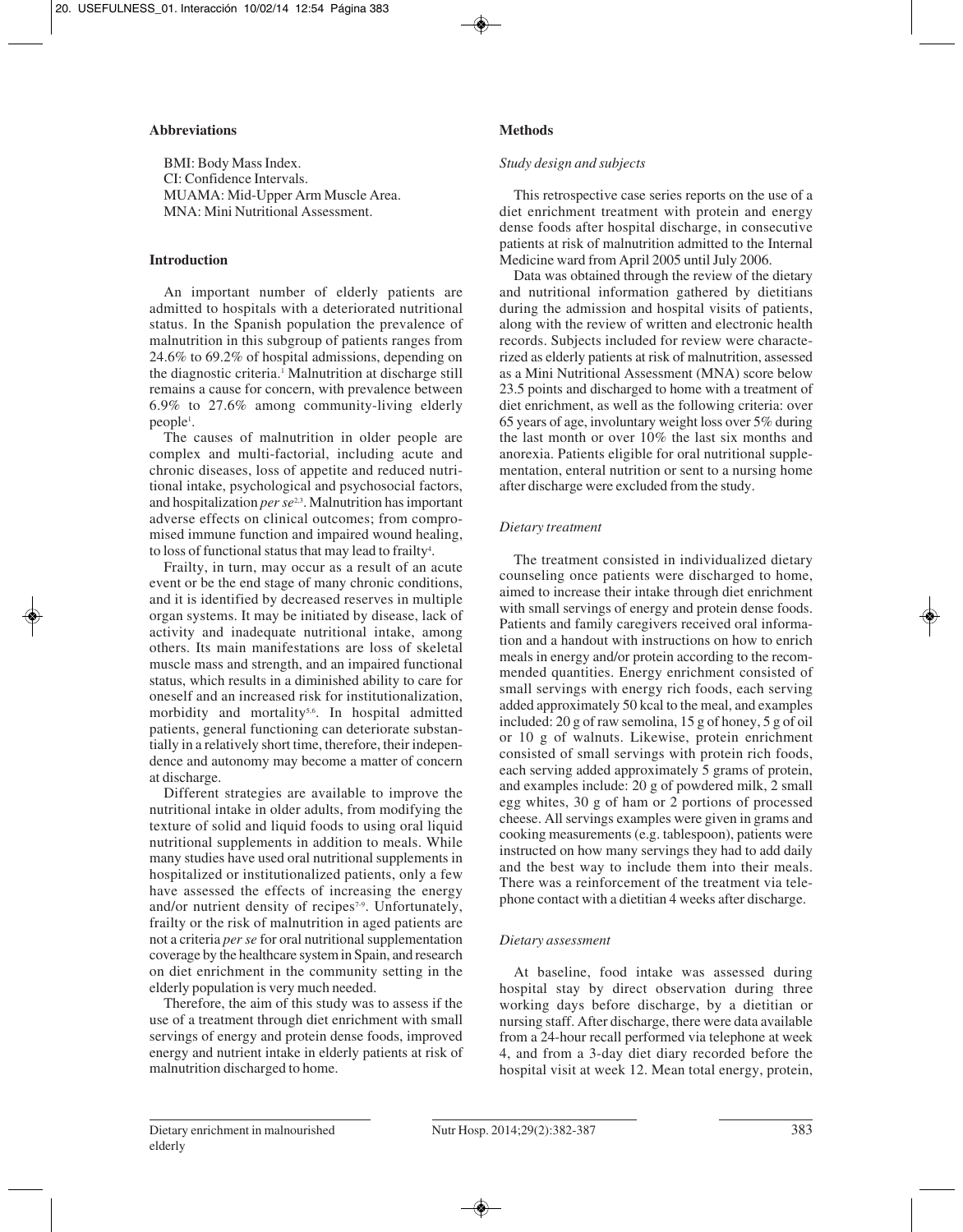carbohydrates and fat intakes were calculated using the software Dietsource (version 3.0, Cath Soft, Spain).

## *Nutritional status and functional assessment*

The MNA was used to assess the nutritional status<sup>10</sup>. Subjects were classified as normal nutritional status (>24 points), at risk of malnutrition (17-23.5 points), or malnourished (<17 points). Energy requirements were obtained based on the Harris-Benedict formula plus the stress and activity factors according to each patient. A minimum protein goal was set at 1 g/kg weight/day.

Different anthropometric parameters were obtained during admission and in a scheduled visit 12 weeks after discharge, including: body weight, height, body mass index (BMI), triceps skinfold, mid-upper arm muscle area and calf circumference.

All subjects underwent venous blood sampling on admission and during the follow-up visit to obtain routine biochemical and hematological parameters.

The Barthel Index was used as a measure of functionality $\mathbf{u}$ . This is a tool that assesses the activities of daily living of individuals on a scale ranging from 0 to 100 points. Low scores indicate high dependency and high scores show a more or less intact ability to care for oneself.

## *Statistical analysis*

Continuous variables were analyzed as means, and categorical variables were transformed to frequencies for each category. All data are presented as means and 95% confidence intervals (CI) on parenthesis, unless indicated otherwise. For continuous variables, a Wilcoxon signed-rank test for paired data was performed to assess changes within baseline and after 4 and 12 weeks of treatment. Categorical variables were analyzed using a Mantel-Haenszel Chi-Square test. For all statistics, significance was accepted at the 5% probability level. Data analysis was performed with the use of the statistical analysis software SPSS (version 18, IBM Corporation, USA). Study approval was granted by the Ethics Committee of Clinical Research of the Hospital Clinic Universitari de Barcelona.

## **Results**

## *Patient characteristics*

Forty-one patients in our sample met the inclusion criteria. At week 4, three patients refused the follow-up, four had a worsening in their condition and changed treatment, and six died. Data from 28 patients were available at this time point. At week 12, only 17 patients could attend the follow-up visit; six refused further following, two had a worsening in their condition and changed treatment, and three died. Baseline characteristics for the initial sample are shown in table I.

The cause of hospital admission was heart failure in 13 (32%) patients, infection in 12 (29%), respiratory failure in eight (19%), gastrointestinal diseases in six (15%) and other conditions in two (5%) subjects. Patients had one or more of the following comorbidites: heart disease in 24 (59%) patients, diabetes in 11 (27%), respiratory disease in 11 (27%), kidney failure in 10 (24%), and liver disease in four (10%) patients.

During admission, all patients reported having anorexia, 40 (98%) moderate and one (2%) severe. Twenty-one (51%) patients needed a soft diet, 18 (44%) a standard diet, and two (5%) a pureed diet. Baseline MNA showed that 12 (29%) patients were malnourished and 29 (71%) were at risk of malnutrition.

#### *Dietary assessment*

As shown in table I, mean energy and protein intake at baseline did not reach energy requirements and the

| Table I<br><b>Baseline characteristics of patients</b> |                 |  |  |  |
|--------------------------------------------------------|-----------------|--|--|--|
| <i>Baseline characteristics</i> $(n = 41)$             |                 |  |  |  |
| Age (years)                                            | $83 \pm 5$      |  |  |  |
| Women/men                                              | 27/12           |  |  |  |
| Weight $(kg)$                                          | $59.1 \pm 13.4$ |  |  |  |
| $BMI$ (kg/m <sup>2</sup> )                             | $23.6 \pm 3.9$  |  |  |  |
| Triceps skinfold (mm)                                  | $12.5 \pm 4.4$  |  |  |  |
| MUAMA (cm)                                             | $21.3 \pm 2.3$  |  |  |  |
| Calf circumference (cm)                                | $31.9 \pm 4.1$  |  |  |  |
| Total proteins $(g/L)$                                 | $61 \pm 7$      |  |  |  |
| Total cholesterol (mg/dL)                              | $142 \pm 37$    |  |  |  |
| Hemoglobin $(g/L)$                                     | $110 \pm 22$    |  |  |  |
| Energy requirements (kcal)                             | $1594 \pm 297$  |  |  |  |
| Protein goal $(g)$                                     | $59 \pm 13$     |  |  |  |
| Energy intake (kcal)                                   | $1343 \pm 176$  |  |  |  |
| Protein intake $(g)$                                   | $55 \pm 12$     |  |  |  |
| Carbohydrate intake (g)                                | $156 \pm 42$    |  |  |  |
| Fat intake $(g)$                                       | $60 \pm 29$     |  |  |  |
| <b>Barthel Index</b>                                   | $67 \pm 18$     |  |  |  |

Values are means and standard deviation. BMI: Body Mass Index. MUAMA: Mid-Upper Arm Muscle Area.

| <b>Table II</b><br>Treatment received and mean baseline percentages of intake for energy and protein in relation to requierements |                     |                             |                              |  |  |  |
|-----------------------------------------------------------------------------------------------------------------------------------|---------------------|-----------------------------|------------------------------|--|--|--|
| Treatment received                                                                                                                | Number of patients  | Percentage of energy intake | Percentage of protein intake |  |  |  |
| Energy enrichment<br>Protein enrichment                                                                                           | $21(51\%)$<br>3(7%) | 81%<br>100%                 | $100\%$<br>85%               |  |  |  |
| Both enrichments                                                                                                                  | $17(42\%)$          | 82%                         | 78%                          |  |  |  |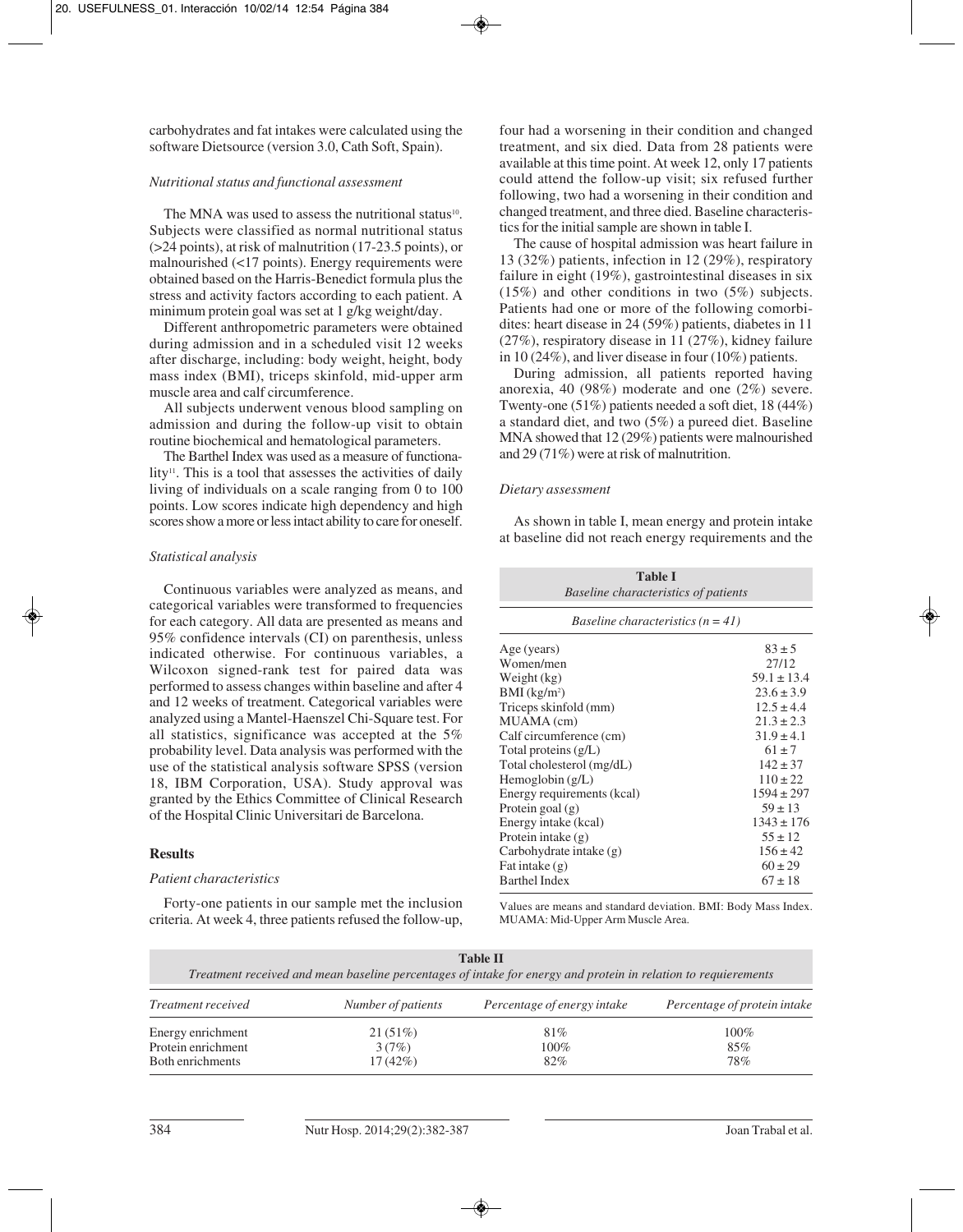minimum protein goal set. The criteria for diet enrichment were based on the percentage of intake for energy and protein with regard to the objectives set for each patient (Table II). The amount of dietary energy enrichment recommended was 200 kcal in 14 (34%) patients, 250 kcal in 19 (46%) patients and 300 kcal in five (12%) patients. Dietary protein enrichment was of 10 g in 16 (39%) patients,  $15 \text{ g}$  in three (7%) patients and 20 g in one (2%) patient.

Compared to baseline, patients significantly improved their energy and protein intake after 4 weeks of treatment, fulfilling the mean nutritional requirements (Table III). At week 4, 19 (68%) patients reached 100% of the energy requirements and 16 (57%) patients at least 1 g/kg weight of protein. The improvement in energy and protein intake was still manifest after 12 weeks of treatment, where seven (41%) patients reached 100% of the energy requirements and 13 (76%) patients the protein goal.

## *Nutritional status and functional assessment*

Of the 17 individuals that completed the follow-up, 14 (82%) patients were categorized as risk of malnutrition and 3 (18%) as malnourished, at baseline. After 12 weeks of dietary enrichment, the nutritional status classification significantly changed with eight (47%) patients categorized as normal nutritional status, eight  $(47%)$  as risk of malnutrition and one  $(6%)$  as malnourished (p = 0.021). There was a 4.1% weight gain 12 weeks after discharge. We did not find any differences for other anthropometric measurements though, as shown in table IV. Even though plasma proteins and total cholesterol were inside normal ranges at baseline, they increased together with hemoglobin after treatment. Barthel Index scores showed a slight improvement, without reaching statistical significance.

| <b>Table III</b><br>Mean values for energy and nutrient intake after 4 and 12 weeks of treatment<br>Mean values for energy and nutrient intake after 4 weeks of treatment ( $n = 28$ ) |                                                                                   |                  |                  |                  |  |  |
|----------------------------------------------------------------------------------------------------------------------------------------------------------------------------------------|-----------------------------------------------------------------------------------|------------------|------------------|------------------|--|--|
|                                                                                                                                                                                        |                                                                                   |                  |                  |                  |  |  |
| Energy (kcal)                                                                                                                                                                          | 1650 (1528-1772)                                                                  | 1342 (1265-1419) | 1720 (1596-1844) | < 0.001          |  |  |
| Protein $(g)$                                                                                                                                                                          | $61(56-67)$                                                                       | $56(51-61)$      | $67(61-73)$      | 0.002            |  |  |
| Carbohydrate(g)                                                                                                                                                                        |                                                                                   | 158 (142-174)    | 178 (161-196)    | ns               |  |  |
| $\text{Fat}\left(\text{g}\right)$                                                                                                                                                      |                                                                                   | 58 (46-70)       | $86(68-105)$     | 0.011            |  |  |
|                                                                                                                                                                                        | Mean values for energy and nutrient intake after 12 weeks of treatment $(n = 17)$ |                  |                  |                  |  |  |
|                                                                                                                                                                                        | Requirements                                                                      | Discharge        | 12 weeks         | $\boldsymbol{p}$ |  |  |
| Energy (kcal)                                                                                                                                                                          | 1730 (1575-1884)                                                                  | 1342 (1252-1433) | 1695 (1515-1876) | < 0.001          |  |  |
| Protein $(g)$                                                                                                                                                                          | $62(55-69)$                                                                       | $59(53-65)$      | $66(55-77)$      | <sub>ns</sub>    |  |  |
| Carbohydrate $(g)$                                                                                                                                                                     |                                                                                   | $160(138-182)$   | 202 (177-227)    | 0.006            |  |  |
| $\text{Fat}\left(\text{g}\right)$                                                                                                                                                      |                                                                                   | $55(41-69)$      | $68(56-80)$      | ns.              |  |  |

Values are means and 95% CI.

| <b>Table IV</b><br>Mean values for anthropometric, biochemical and functional data ( $n = 17$ ) |                   |                   |                  |  |  |
|-------------------------------------------------------------------------------------------------|-------------------|-------------------|------------------|--|--|
|                                                                                                 | Discharge         | 12 weeks          | $\boldsymbol{p}$ |  |  |
| Weight (kg)                                                                                     | $62.4(55.3-69.5)$ | $65.1(57.6-72.5)$ | 0.011            |  |  |
| $BMI$ (kg/m <sup>2</sup> )                                                                      | $24.8(22.6-26.9)$ | $25.9(23.6-28.1)$ | 0.014            |  |  |
| Triceps skinfold (mm)                                                                           | $13.1(10.7-15.4)$ | $13.5(10.8-16.1)$ | <sub>ns</sub>    |  |  |
| MUAMA (cm)                                                                                      | $21.2(19.9-22.6)$ | $21.5(20-22.9)$   | <sub>ns</sub>    |  |  |
| Calf circumference (cm)                                                                         | $31.7(29.7-33.7)$ | $31.7(29.4-34)$   | ns               |  |  |
| Total proteins $(g/L)$                                                                          | $62(58-65)$       | $69(65-74)$       | 0.001            |  |  |
| Total cholesterol (mg/dL)                                                                       | 143 (129-157)     | $163(143-182)$    | 0.041            |  |  |
| Hemoglobin $(g/L)$                                                                              | $103(92-114)$     | $114(103-124)$    | 0.048            |  |  |
| <b>Barthel Index</b>                                                                            | $76(70-83)$       | 82 (72-91)        | ns.              |  |  |

Values are means and 95% CI. BMI: Body Mass Index. MUAMA: Mid-Upper Arm Muscle Area.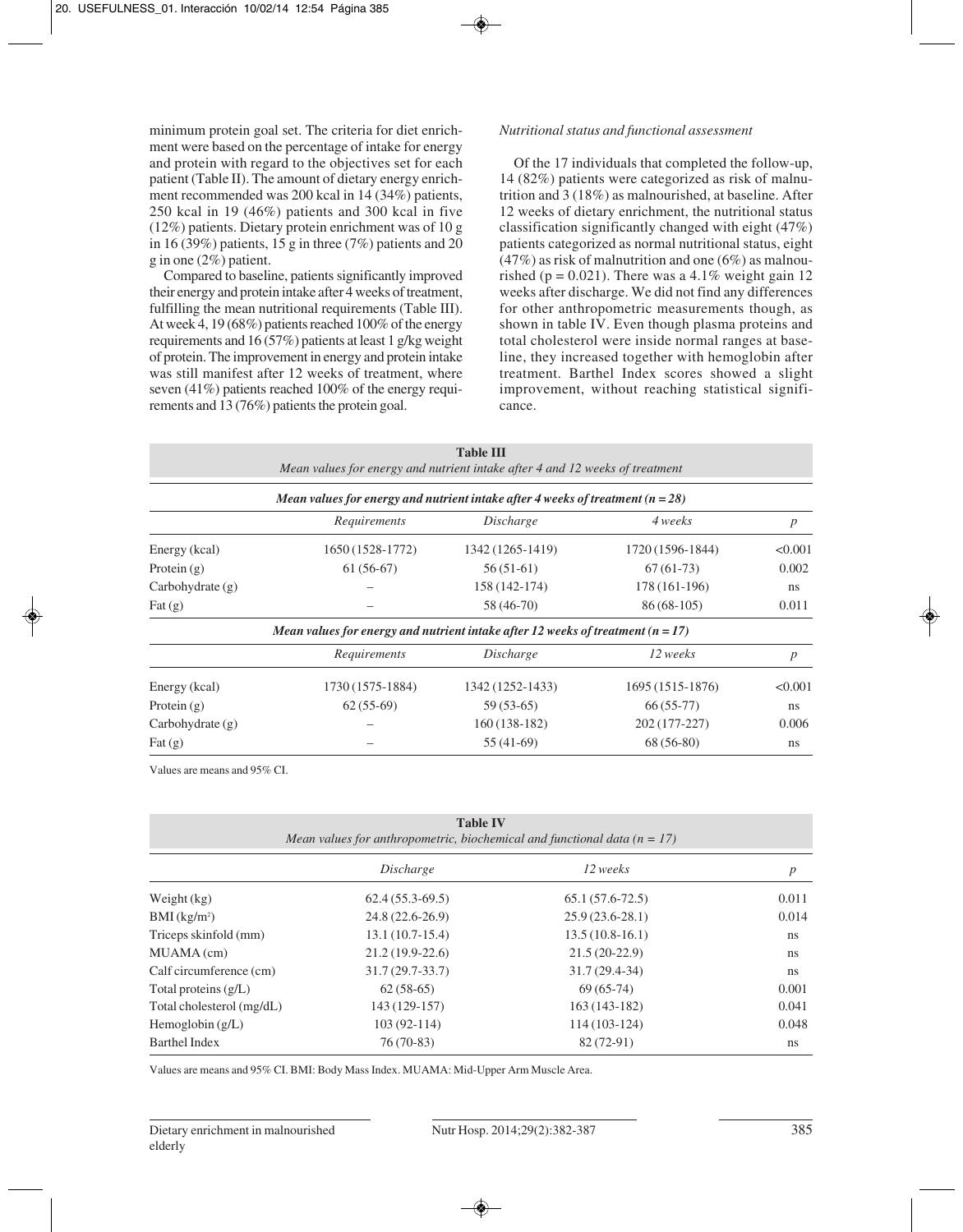# **Discussion**

The aim of this study was to evaluate if the use of a treatment through diet enrichment with small servings of energy and protein dense foods, could improve the energy and protein intake of elderly patients at risk of or with manifest malnutrition that were discharged home. Our results show how the treatment of this group of patients through the addition of small servings of energy and nutrient-dense foods to the usual diet resulted in increases of both energy and protein intakes. No significant changes were detected in functional status.

Malnutrition is a cause for concern among many admitted elderly patients, being common at hospital admission and discharge. Being malnourished at hospital discharge has been associated with a higher use of home health services, higher readmissions and mortality after hospitalization<sup>12-15</sup>. Diet enrichment is a dietary tool often used by dietitians in our hospital in the treatment of malnutrition, but its effectiveness had never been evaluated before. In contrast with oral nutritional supplementation, this modality of dietary treatment is a less well-researched area especially among community-living elderly people. Treatment assessment 4 weeks after patients were discharged showed how energy and protein intake significantly improved, compared to baseline. Besides, patients met the mean nutritional goals set for energy and protein. For those patients that arrived at the 12 weeks follow-up the improvement in energy and protein intake was maintained. We haven't been able to find studies in the literature aiming to evaluate the effect of diet enrichment with small servings of energy and protein dense foods in a home-based setting, as is the case with our study. Dietary enrichment on community living elderly people was evaluated in a study where participants received a home-delivered lunch meal<sup>16</sup>. Subjects were randomized in two groups in a crossover withinsubjects design, receiving a regular menu or an enhanced version of the same menu that provided twice the energy through enrichment with conventional foods. Similar to our results, the enriched meal resulted in a significant increase in mean energy and protein intakes, as well as in other nutrients.

Several studies have been conducted in the hospital setting and with institutionalized elderly people. Although oral nutritional supplementation seems to be the treatment of choice during hospital stay, the possibility of increasing energy and protein intake through the enrichment of hospital meals has been evaluated. These studies have shown how this kind of intervention allows elderly patients to increase their energy intake, with mixed results for protein intake, without hindering normal food intake17-19. In order to achieve this goal, the portion size of meals have to be kept small with an increased energy and nutrient density<sup>20</sup>. Similar problems may be faced by institutionalized elderly people in nursing homes, where between 20.8% to 33% of residents are malnourished in Spain<sup>1</sup>. A recent multicenter study carried out in Spanish nursing homes concluded that there was a need to improve residents' energy intake, proposing as an alternative to increasing food portions, the enrichment of certain food types<sup>21</sup>. This approach has been investigated in other countries, such as the study of Odlund Olin et al<sup>8</sup>, where elderly residents in a nursing home received energy-dense meals or standard meals for a 15-week period. Residents in the energy-dense meals group significantly increased their energy intake compared to the standard meal group. Another study investigated the effect of a 12-week intervention with energy and protein-enriched diet plus the use of snacks, on the nutritional status of residents at risk of malnutrition. At the end of the intervention, protein intake was significantly higher in the experimental group, although energy intake was similar in both the experimental and control groups $22$ .

In our study, a significant number of patients with complete follow-up improved their MNA score. Besides, body weight and BMI significantly improved after 12 weeks of treatment, although these patients already had a good BMI at baseline. Other studies have also found improvements on weight and BMI through diet enrichment, although the greatest effect is usually found in those patients with a low BMI at baseline<sup>8</sup>. Even though variations within limits of normality have little clinical relevance, the increases in biochemical parameters observed in our study could be a result of dietary enrichment as well.

Older adults can be admitted to a hospital with a good functional status and lose some of that function upon discharge. In our study, functional status assessed as activities of daily living with the Barthel Index showed little progress. This lack of significant improvement after 12 weeks of treatment could have been caused, in part, by the fact that those patients in better condition arrived at the follow-up visit, while those with lower scores in the Barthel Index were the ones that died or were lost due to a worsening in their condition. Other studies have not been able to find any progress on functional status with this kind of nutritional intervention either<sup>8,22</sup>.

There are a number of methodological limitations inherent to a retrospective case series study, including the lack of a control group and the possibility of selection bias. Without a control group it is not possible to distinguish if the changes observed were due to the treatment or inherent to an improvement in the clinical status of patients after discharge. In any case, our data suggest that this kind of intervention might be a valid alternative to increase energy and protein intake. In addition to these, the review of health records showed a lack of data due to a loss of patients at the 12-week follow-up visits, which limited sample size. The subjects included in this study suffered from a variety of chronic diseases and co-morbidities, which caused a loss of an important number of patients due to a worsening in their condition or death before the follow-up visit. Besides, the use of the Barthel Index as the only